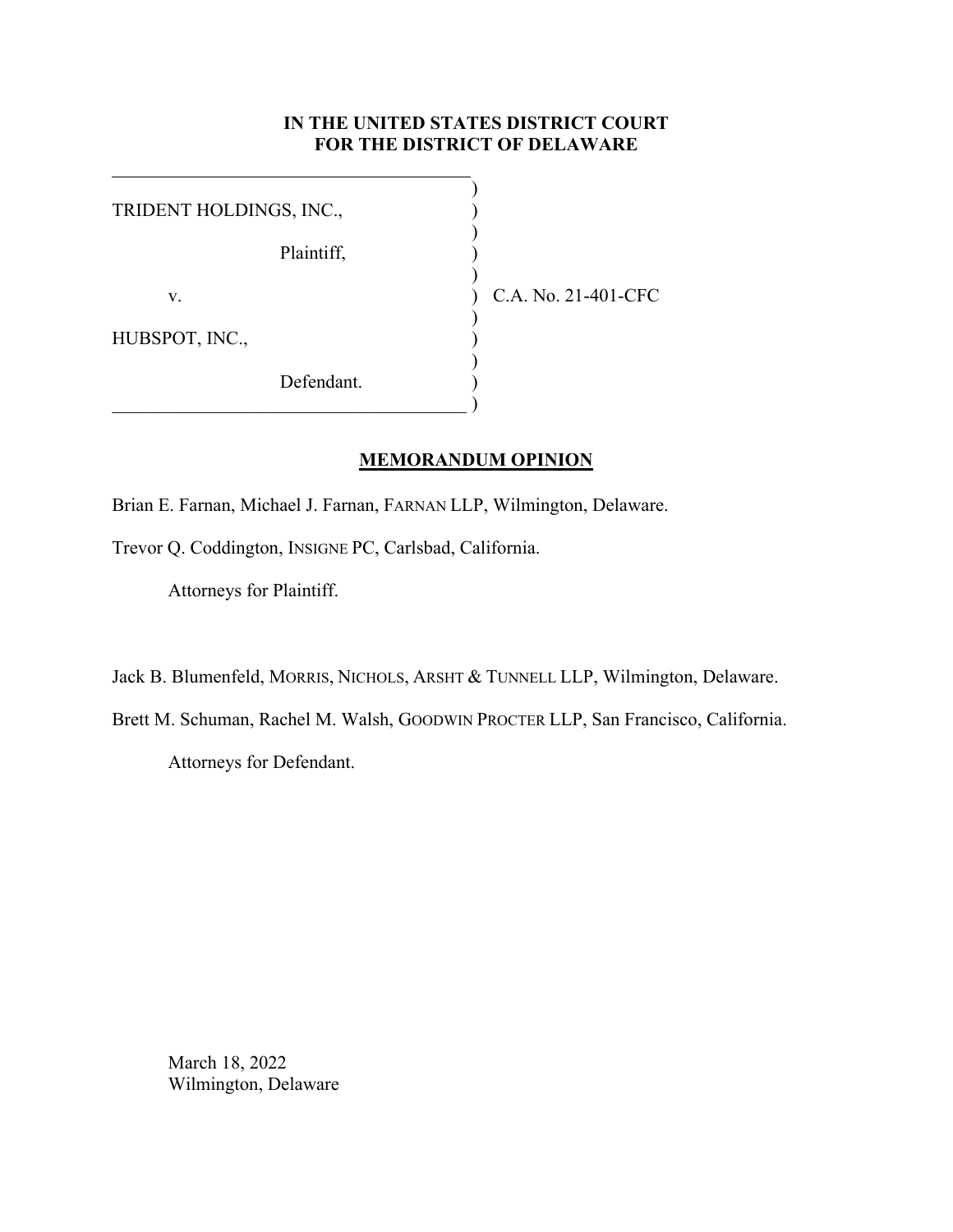# **JENNIFER L. HALL, U.S. MAGISTRATE JUDGE**

This is the Court's ruling on Defendant HubSpot, Inc.'s ("HubSpot's") Motion to Dismiss for Failure to State a Claim and Lack of Standing. (D.I. 7.) I held a hearing on the motion on February 8, 2022. (Tr. .) As announced from the bench on February 9, 2022, HubSpot's motion is DENIED without prejudice to HubSpot's ability to raise its 35 U.S.C. § 101 and standing arguments at the summary judgment stage.

## **I. LEGAL STANDARDS**

#### **A. Motion to Dismiss for Failure to State a Claim**

A defendant may move to dismiss a complaint under Federal Rule of Civil Procedure 12(b)(6) for failure to state a claim. "To survive a motion to dismiss, a complaint must contain sufficient factual matter, accepted as true, to 'state a claim to relief that is plausible on its face." *Ashcroft v. Iqbal*, 556 U.S. 662, 678 (2009) (quoting *Bell Atl. Corp. v. Twombly*, 550 U.S. 544, 570 (2007)). A claim is plausible on its face when the complaint contains "factual content that allows the court to draw the reasonable inference that the defendant is liable for the misconduct alleged." *Id.* (citing *Twombly*, 550 U.S. at 556). A possibility of relief is not enough. *Id.* "Where a complaint pleads facts that are 'merely consistent with' a defendant's liability, it 'stops short of the line between possibility and plausibility of entitlement to relief.'" *Id.* (quoting *Twombly*, 550 U.S. at 557).

In determining the sufficiency of the complaint, I must assume all "well-pleaded facts" are true but need not assume the truth of legal conclusions. *Id.* at 679. "[W]hen the allegations in a complaint, however true, could not raise a claim of entitlement to relief, this basic deficiency should be exposed at the point of minimum expenditure of time and money by the parties and the court." *Twombly*, 550 U.S. at 558 (internal quotation marks omitted).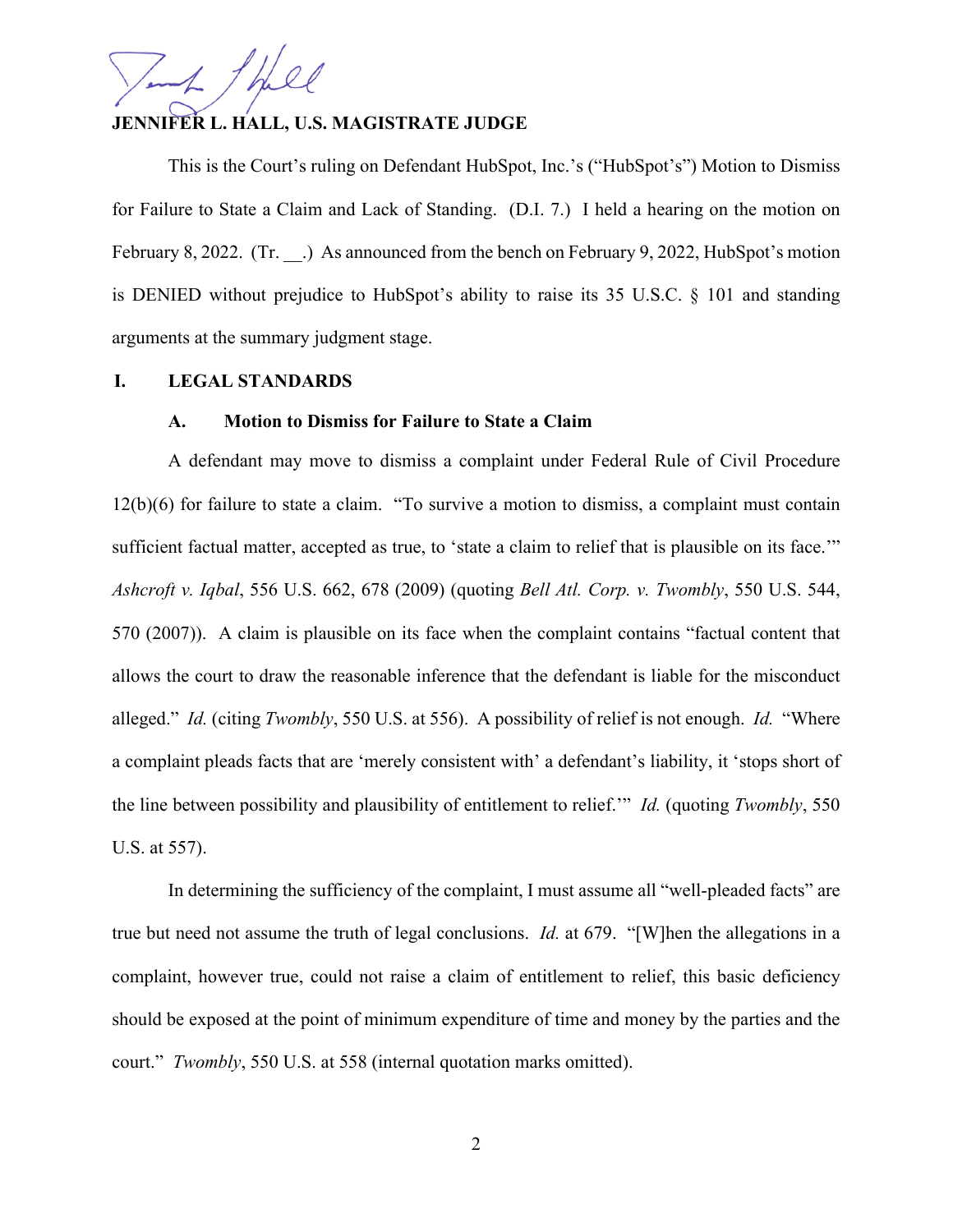## **B. Patent Eligibility Under 35 U.S.C. § 101**

Section 101 defines the categories of subject matter that are patent eligible. It provides: "Whoever invents or discovers any new and useful process, machine, manufacture, or composition of matter, or any new and useful improvement thereof, may obtain a patent therefor, subject to the conditions and requirements of this title." 35 U.S.C. § 101. The Supreme Court has recognized three exceptions to the broad statutory categories of patent-eligible subject matter: "laws of nature, natural phenomena, and abstract ideas" are not patent-eligible. *Diamond v. Diehr*, 450 U.S. 175, 185 (1981). "Whether a claim recites patent-eligible subject matter is a question of law which may contain disputes over underlying facts." *Berkheimer v. HP Inc.*, 881 F.3d 1360, 1368 (Fed. Cir. 2018).

The Supreme Court has established a two-step test for determining whether patent claims are invalid under 35 U.S.C. § 101. *Alice Corp. v. CLS Bank Int'l*, 573 U.S. 208 (2014). In step one, the court must "determine whether the claims at issue are directed to a patent-ineligible concept." *Id.* at 218. This first step requires the court to "examine the 'focus' of the claim, i.e., its 'character as a whole,' in order to determine whether the claim is directed to" an ineligible concept. *Epic IP LLC v. Backblaze, Inc.*, 351 F. Supp. 3d 733, 736 (D. Del. 2018) (Bryson, J.) (quoting *SAP Am., Inc. v. InvestPic, LLC*, 898 F.3d 1161, 1167 (Fed. Cir. 2018); *Internet Pats. Corp. v. Active Network, Inc.*, 790 F.3d 1343, 1346 (Fed. Cir. 2015)).

Because "all inventions . . . embody, use, reflect, rest upon, or apply laws of nature, natural phenomena, or abstract ideas," *Mayo Collaborative Services v. Prometheus Laboratories, Inc.*, 566 U.S. 66, 71 (2012), "courts 'must be careful to avoid oversimplifying the claims' by looking at them generally and failing to account for the specific requirements of the claims." *McRO v. Bandai Namco Games Am. Inc.*, 837 F.3d 1299, 1313 (Fed. Cir. 2016) (quoting *In re TLI Commc'ns LLC Pat. Litig.*, 823 F.3d 607, 611 (Fed. Cir. 2016)); *see also Enfish, LLC v. Microsoft*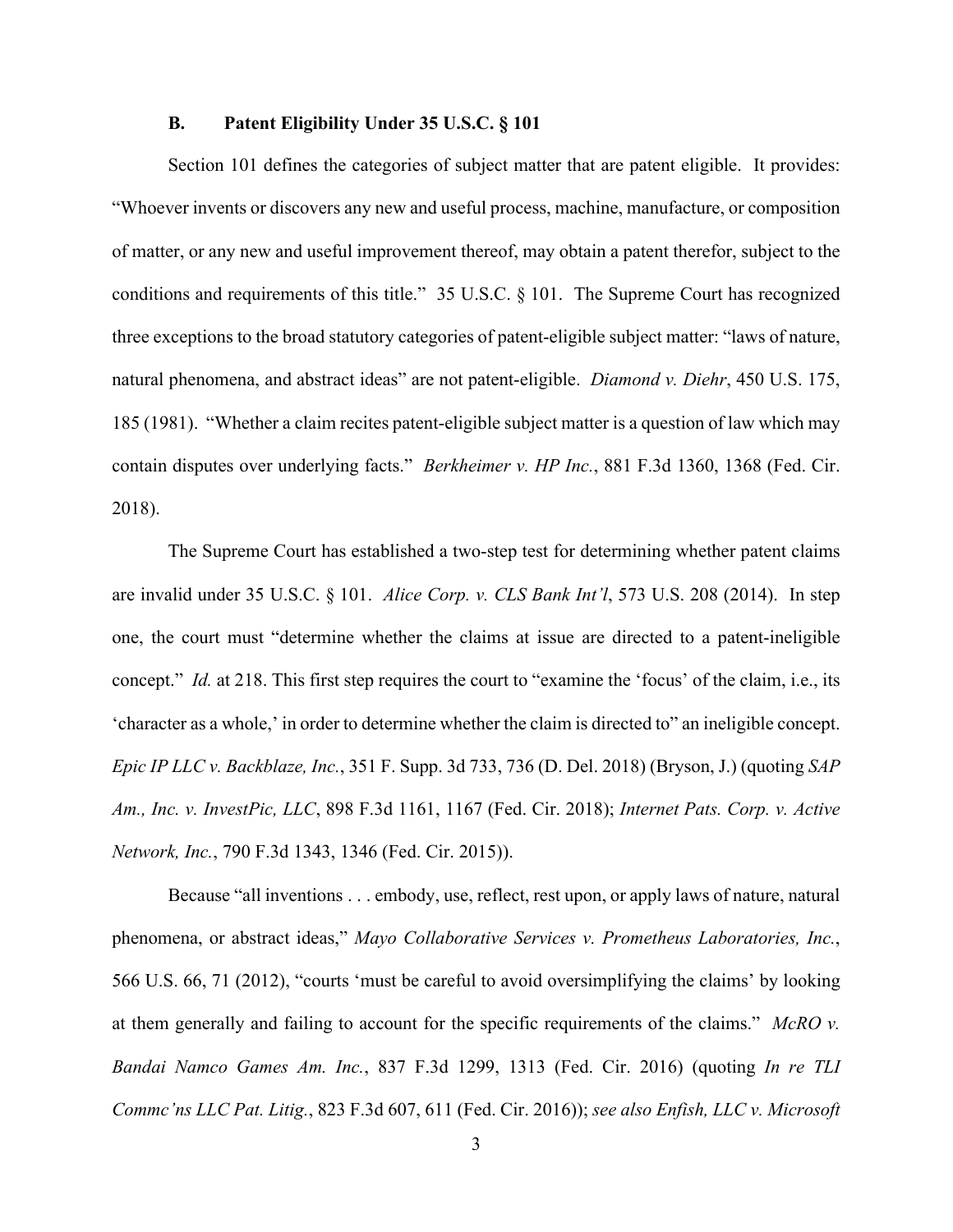*Corp.*, 822 F.3d 1327, 1337 (Fed. Cir. 2016) ("[D]escribing the claims at [too] high [a] level of abstraction and untethered from the language of the claims all but ensures that the exceptions to § 101 swallow the rule."). "At step one, therefore, it is not enough to merely identify a patentineligible concept underlying the claim; [the court] must determine whether that patent-ineligible concept is what the claim is 'directed to.'" *Rapid Litig. Mgmt. Ltd. v. CellzDirect, Inc.*, 827 F.3d 1042, 1050 (Fed. Cir. 2016). If the claims are not directed to a patent-ineligible concept, then the claims are patent-eligible under § 101 and the analysis is over. If, however, the claims are directed to a patent-ineligible concept, then the analysis proceeds to step two.

At step two, the court "consider[s] the elements of each claim both individually and as an ordered combination" to determine if there is an "inventive concept—*i.e.*, an element or combination of elements that is sufficient to ensure that the patent in practice amounts to significantly more than a patent upon the [ineligible concept] itself." *Alice*, 573 U.S. at 217–18 (internal quotations and citations omitted). "It is well-settled that mere recitation of concrete, tangible components is insufficient to confer patent eligibility to an otherwise abstract idea." *TLI Commc'ns*, 823 F.3d at 613. Thus, "[m]erely reciting the use of a generic computer or adding the words 'apply it with a computer'" does not transform a patent-ineligible concept into patent eligible subject matter. *Two-Way Media Ltd. v. Comcast Cable Commc'ns, LLC*, 874 F.3d 1329, 1338 (Fed. Cir. 2017) (quoting *Alice*, 573 U.S. at 223). Nor is there an inventive concept when the claims "[s]imply append[] conventional steps, specified at a high level of generality" to a patent-ineligible concept. *Alice*, 573 U.S. at 222.

Conversely, claims pass muster at step two when they "involve more than performance of well-understood, routine, and conventional activities previously known to the industry." *Berkheimer*, 881 F.3d at 1367 (citation and internal marks omitted). "The mere fact that something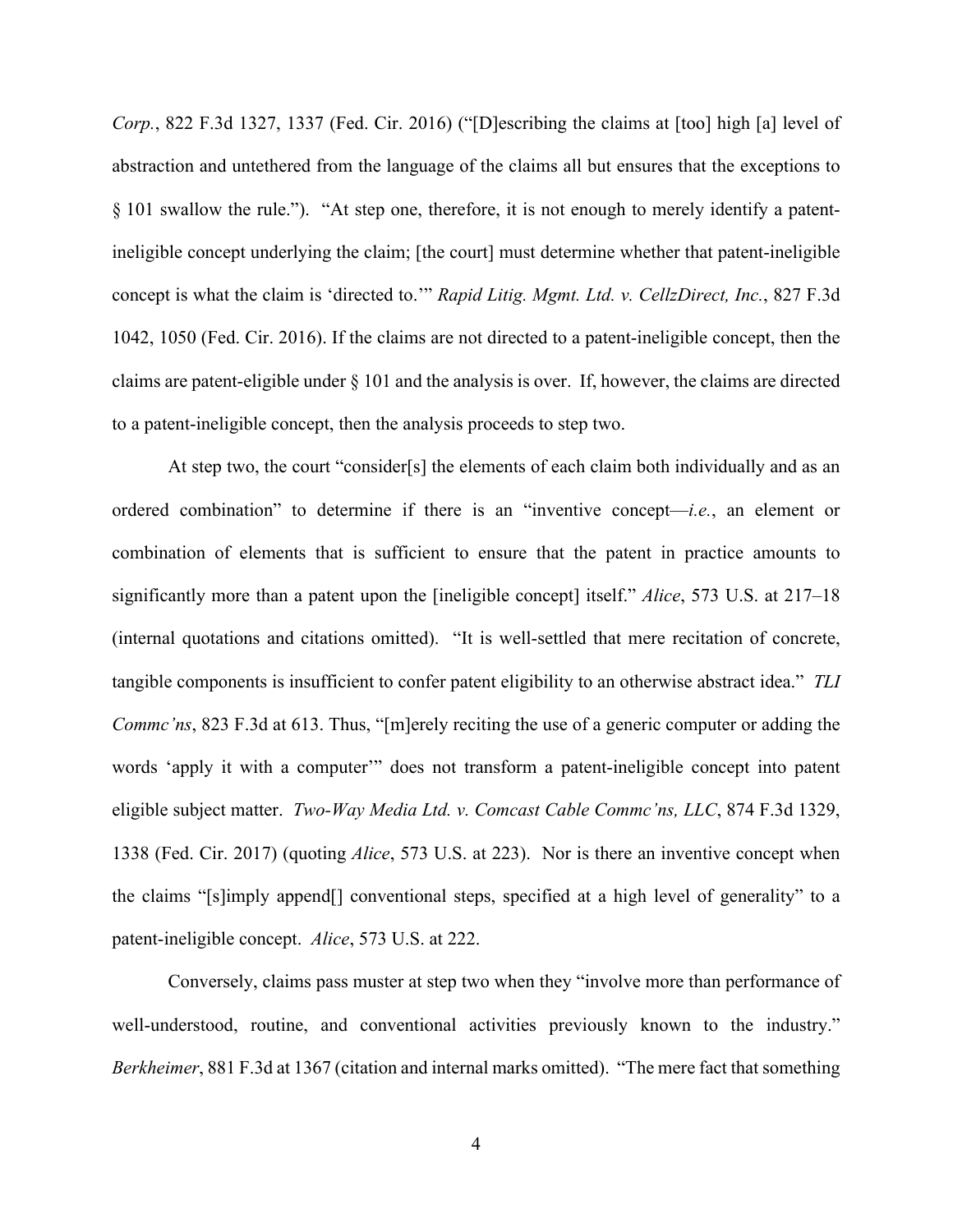is disclosed in a piece of prior art . . . does not mean it was well-understood, routine, and conventional." *Id.* at 1369. Moreover, "an inventive concept can be found in the non-conventional and non-generic arrangement of known, conventional pieces." *Bascom Glob. Internet Servs., Inc. v. AT&T Mobility LLC*, 827 F.3d 1341, 1350 (Fed. Cir. 2016). Whether an activity was wellunderstood, routine, or conventional to a person of ordinary skill in the art is a question of fact. *Berkheimer*, 881 F.3d at 1368.

#### **C. Motion to Dismiss for Lack of Standing**

Article III of the Constitution limits the federal judicial power to deciding "Cases" and "Controversies." To possess Article III standing, a plaintiff must have (1) suffered an injury in fact, which is an invasion of a legally protected interest that is concrete and particularized and actual or imminent rather than conjectural or hypothetical, (2) that is fairly traceable to the challenged action of the defendant, and (3) is likely to be redressed by a favorable judicial decision. *Lujan v. Defenders of Wildlife*, 504 U.S. 555, 560 (1992); *Caraco Pharm. Labs., Ltd. v. Forest Labs.*, Inc., 527 F.3d 1278, 1291 (Fed. Cir. 2008); *Storino v. Borough of Point Pleasant Beach*, 322 F.3d 293, 296 (3d Cir. 2003). "The actual or threatened injury required by Art. III may exist solely by virtue of statutes creating legal rights, the invasion of which creates standing." *Warth v. Seldin*, 422 U.S. 490, 500 (1975); *Lone Star Silicon Innovations LLC v. Nanya Tech. Corp.*, 925 F.3d 1225, 1234 (Fed. Cir. 2019); *In re Google Inc. Cookie Placement Consumer Priv. Litig.*, 806 F.3d 125, 134 (3d Cir. 2015). At the pleading stage, "general factual allegations of injury resulting from the defendant's conduct may suffice" to defeat a motion to dismiss for lack of subject matter jurisdiction. *Lujan*, 504 U.S. at 561; *Warth*, 422 U.S. at 501 ("For purposes of ruling on a motion to dismiss for want of standing, both the trial and reviewing courts must accept as true all material allegations of the complaint, and must construe the complaint in favor of the complaining party."); *Lone Star*, 925 F.3d at 1234–35.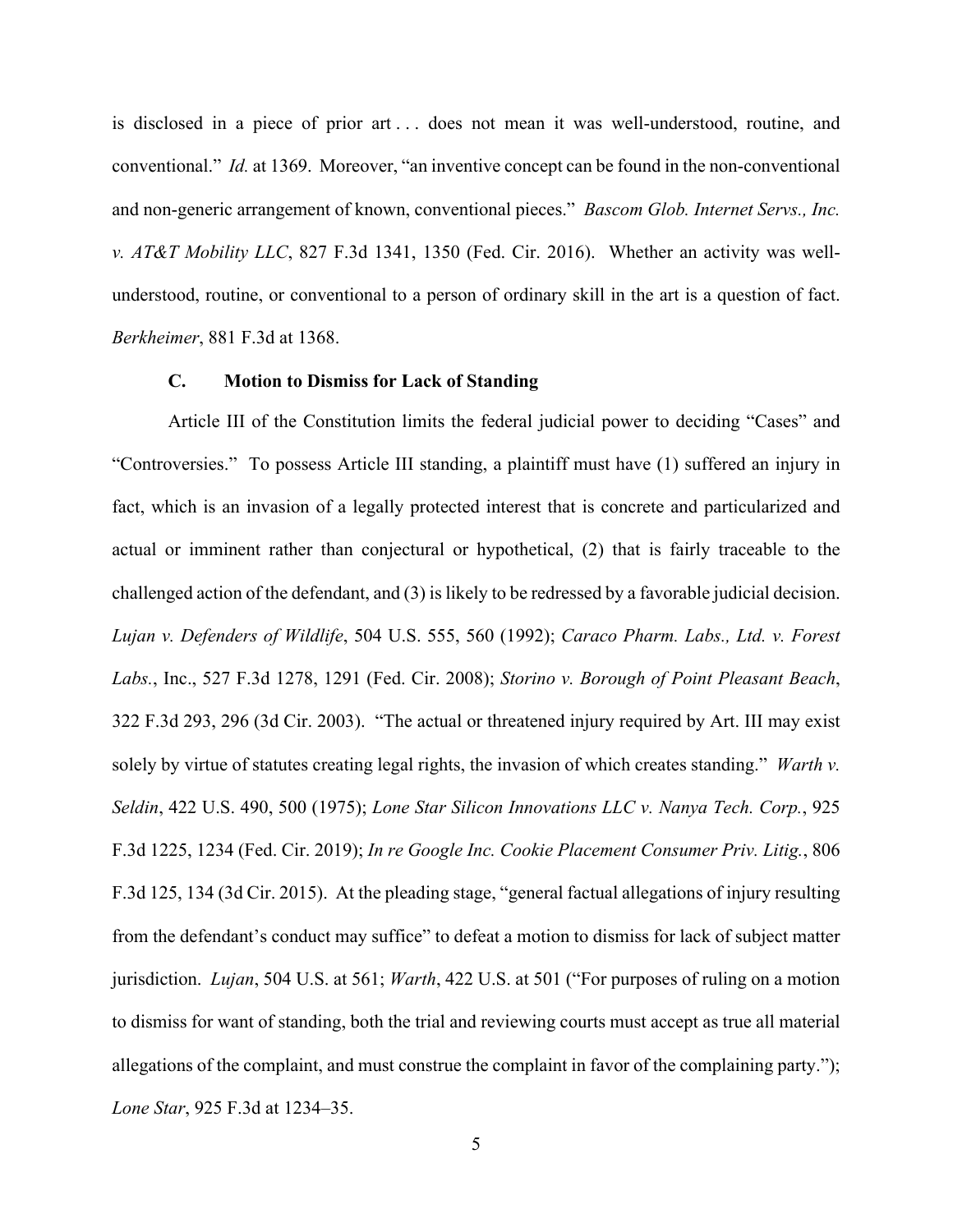In contrast to constitutional standing, the question of so-called "statutory standing"—that is, whether a party may sue under a particular federal statute—does not implicate a court's subject matter jurisdiction. *Lexmark Int'l, Inc. v. Static Control Components, Inc.*, 572 U.S. 118, 128 n.4; *Lone Star*, 925 F.3d at 1234–36 (holding that a plaintiff had Article III standing to sue for patent infringement even though it did not possess all substantial rights in the patent). Of course, to state a claim for the violation of a substantive statute, a plaintiff must allege sufficient facts to give rise to a plausible inference that the statute confers a right of action on them. But a plaintiff's failure to do so is not an issue of standing or subject matter jurisdiction and, thus, it is more appropriately challenged under Rule 12(b)(6), applying the standards outlined above. *Lexmark*, 572 U.S. at 125– 28, 137–40 (affirming denial of motion to dismiss where the complaint's allegations, taken as true, put the plaintiff within the class of plaintiffs whom Congress authorized to sue under a substantive statute); *Lone Star*, 925 F.3d at 1235–1236 ("[F]ollowing *Lexmark*, several courts have concluded that motions to dismiss based on 'statutory standing' defects are properly brought under Rule 12(b)(6) rather than Rule 12(b)(1) in recognition of the fact that such defects are not jurisdictional. . . . We therefore firmly bring ourselves into accord with *Lexmark* and our sister circuits by concluding that whether a party possesses all substantial rights in a patent does not implicate standing or subject-matter jurisdiction.").

#### **II. DISCUSSION**

The decision of the Court was announced from the bench on February 9, 2022, as follows:

This is the Court's ruling on HubSpot's motion to dismiss for failure to state a claim and lack of standing. I will summarize the reasons for the Court's ruling in a moment. But before I do, I want to be clear that my failure to address a particular argument advanced by a party does not mean that I did not consider it. We have carefully considered the Complaint and attached exhibits, the parties' briefs and exhibits, and the arguments made at yesterday's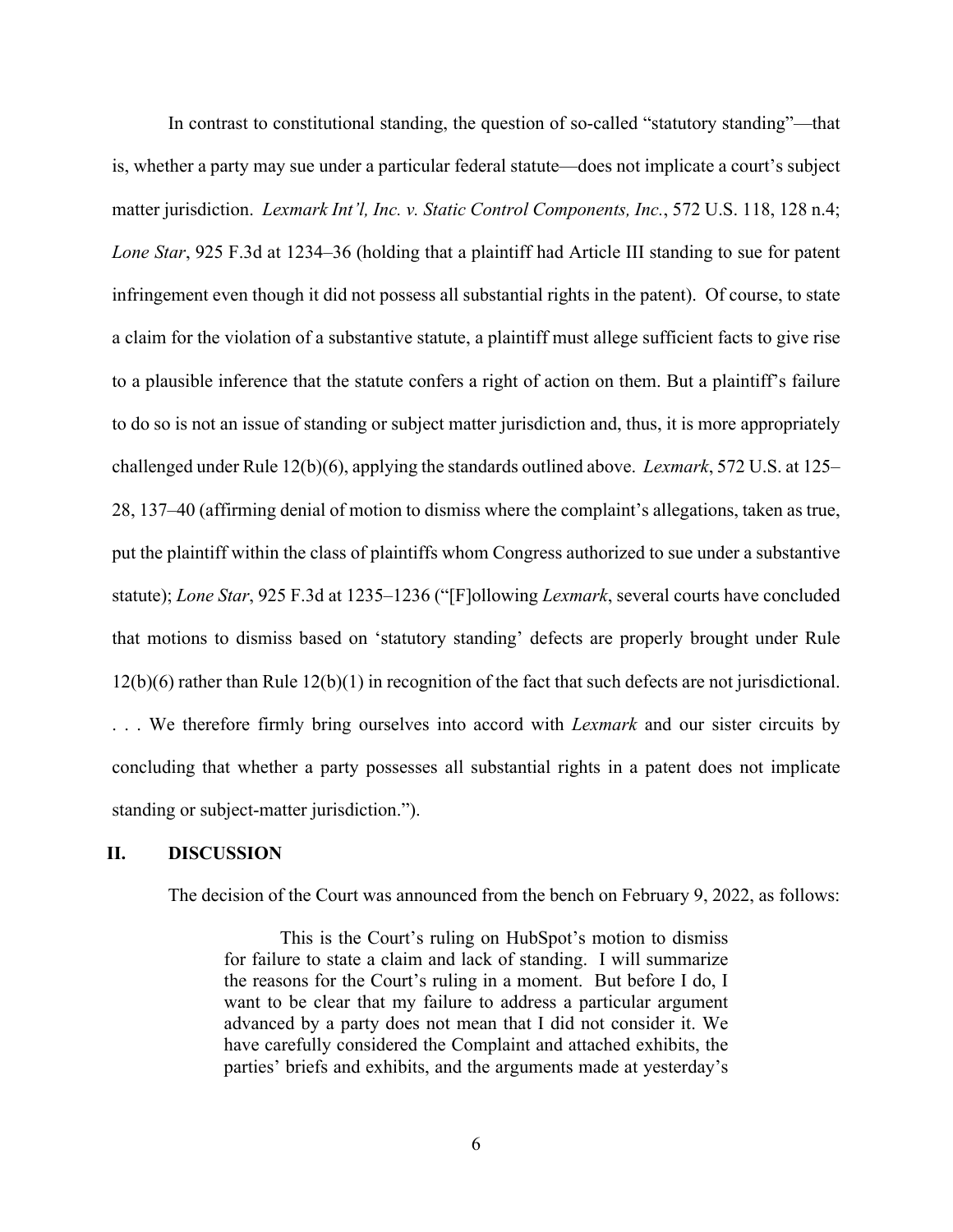hearing.<sup>[1](#page-6-0)</sup> We will not be issuing a separate opinion, but we will issue a written document incorporating the ruling that I am about to make.

For the following reasons, HubSpot's motion is DENIED without prejudice to its ability to reraise the issues of § 101 eligibility and standing at a later stage in the case.

[U.S. Patent No. 6,236,977] was issued on May 22, 2001, and it is now expired. It claims systems for "computer-implemented self-optimizing marketing" using organized data storage and optimization software.

On March 19, 2021, Trident Holdings, Inc., filed a Complaint against HubSpot, Inc. alleging infringement of the '977 patent.<sup>[2](#page-6-1)</sup> The Complaint alleges that "Trident owns all rights to the '977 patent via an Assignment to Real Living, Inc.," which later "changed its name to Trident Holdings, Inc."<sup>[3](#page-6-2)</sup> The Complaint alleges that HubSpot infringed "at least claims 1, 4, 27, and 30" through commercial use of its Sales Hub software.<sup>[4](#page-6-3)</sup>

On June 14, 2021, HubSpot filed a motion to dismiss under Rules  $12(b)(6)$  and  $12(b)(1)$ .<sup>[5](#page-6-4)</sup> HubSpot argues that the '977 patent is invalid under § 101 because its claims are directed to ineligible subject matter. HubSpot also argues that Trident hasn't shown that it has an ownership interest in the '977 patent sufficient to confer standing. The parties have consented to have the motion decided by a Magistrate Judge.<sup>[6](#page-6-5)</sup> The Court heard oral argument yesterday, February 8, 2022. . . . .

The '977 patent has 53 claims. The Complaint alleges that HubSpot infringes "at least" claims 1, 4, 27, and 30. The briefing suggested a threshold dispute about whether it is appropriate to treat

- <span id="page-6-1"></span> $^{2}$  (D.I. 1.)
- <span id="page-6-2"></span> $3$  (*Id.* ¶ 7.)

<span id="page-6-3"></span> $^{4}$  (*Id*. ¶¶ 9, 11–13.)

<span id="page-6-4"></span> $<sup>5</sup>$  (D.I. 7.)</sup>

<span id="page-6-5"></span> $<sup>6</sup>$  (D.I. 17.)</sup>

<span id="page-6-0"></span> $<sup>1</sup>$  (D.I. 1, 7, 8, 9, 11, 13, 14, 15.)</sup>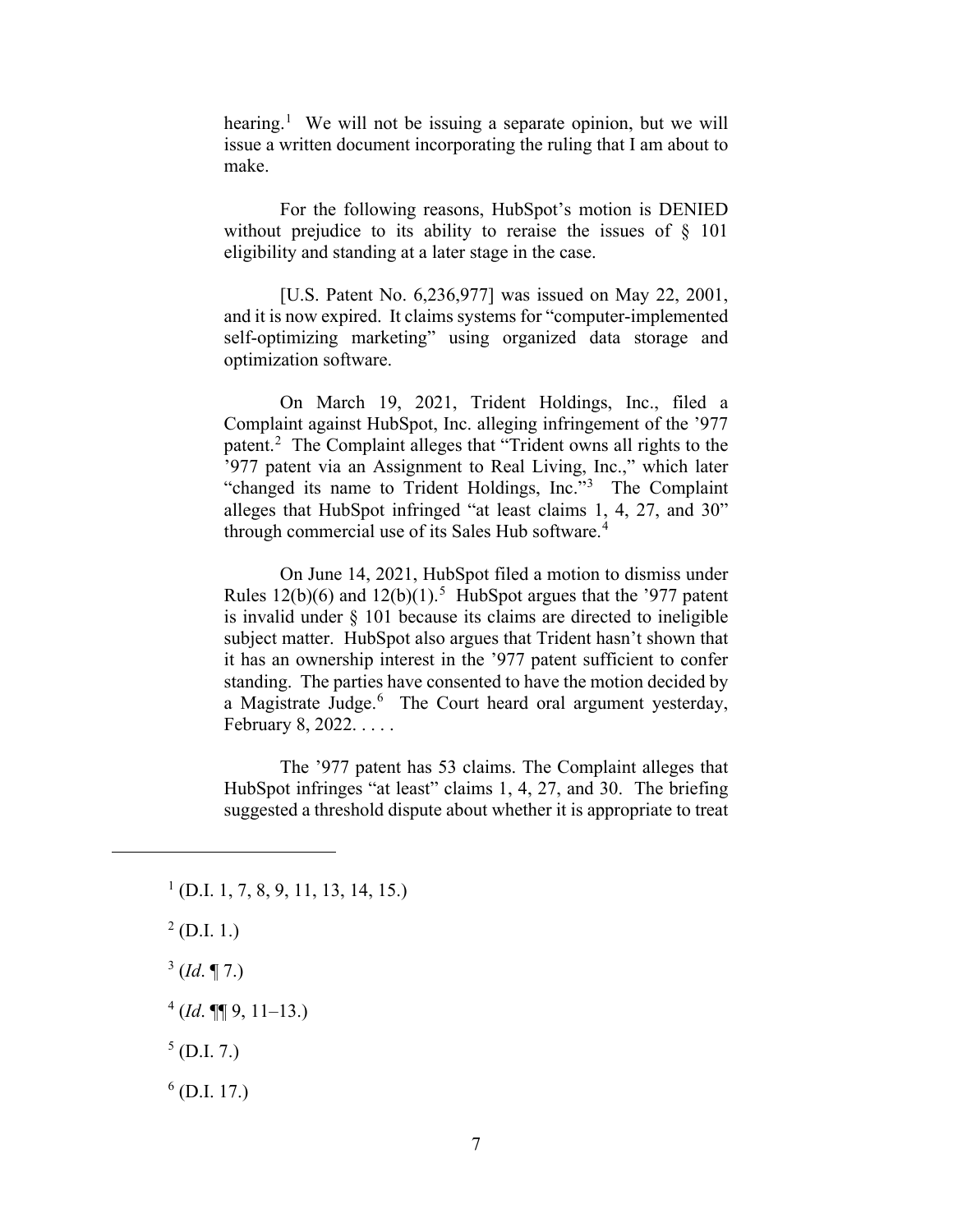claims 1 and 4 as representative of all 53 claims. Because HubSpot contends that independent claim 1 and [dependent claim] 4 are unpatentable, and because I reject HubSpot's arguments at least as to claim 1, HubSpot's motion should be denied, and the Court need not consider the remaining claims at this stage.

The Court will now proceed to dance the *Alice* two step. The Court is directed at step 1 to examine the focus of the claim to determine whether the claim is directed to a patent-ineligible concept. [Claim 1 reads as follows:

- 1. A computer-implemented self-optimizing marketing system comprising:
- [a] a campaign engine for selectively generating and storing a campaign population, said campaign population having members comprising stored first data representing a plurality of marketing campaigns each campaign characterized by a plurality of campaign attributes including a plurality of campaign activities;
- [b] said campaign engine having processing functionality to assemble campaign population members from said campaign activities;
- [c] a customer population data store for storing a customer population, said customer population having members comprising stored second data representing a plurality of customers and potential customers, characterized by a plurality of customer attributes; and
- [d] an optimization engine for accessing said first and second data to optimize at least one of said campaign population and said customer population,
- [e] said optimization engine including a scoring system for ordering the members of at least one of said campaign population and said customer population, said scoring system employing adaptive scoring process that alters said scoring process based upon relations among at least some of said campaign attributes and said customer attributes.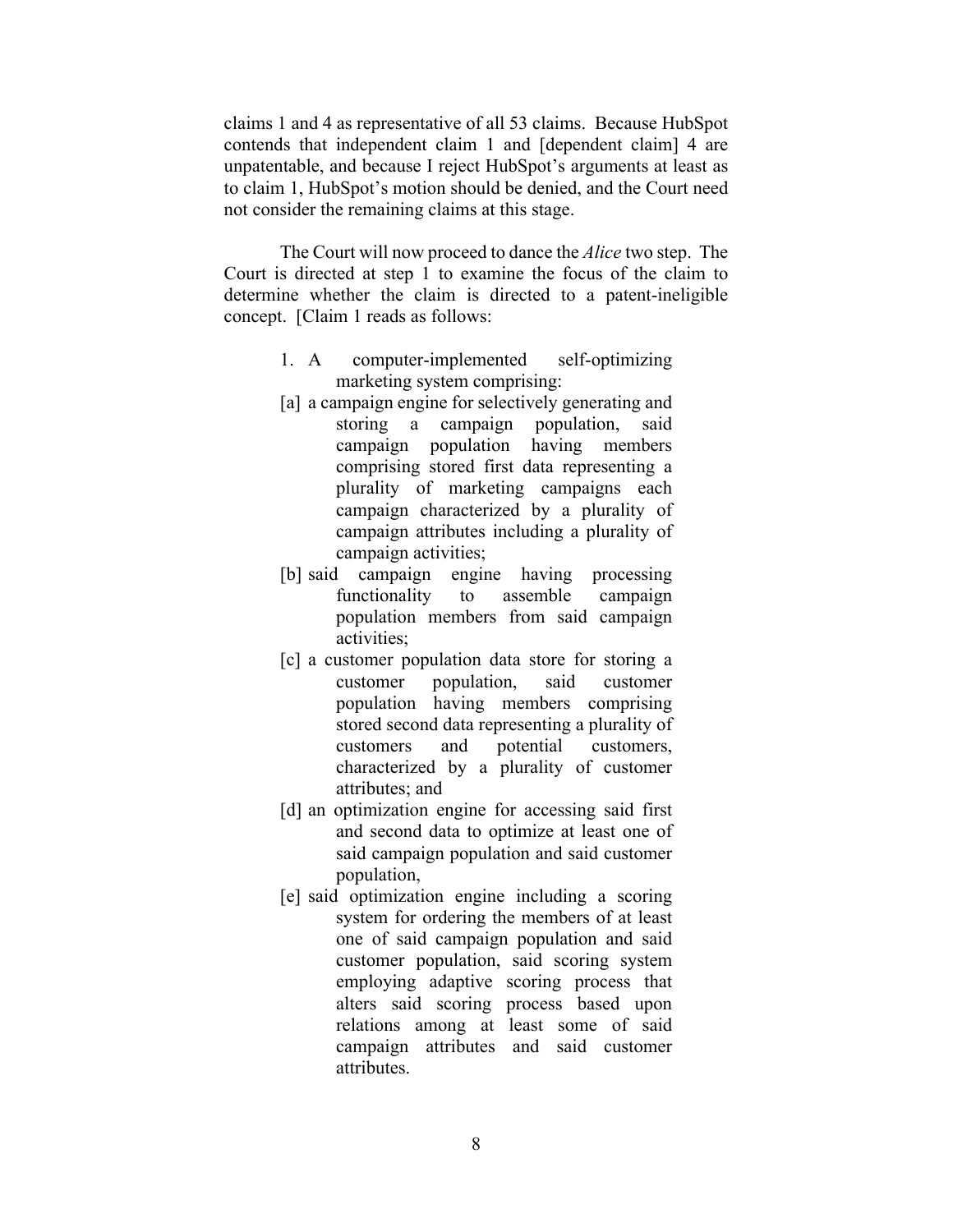Claim 4 reads as follows:

4. The system of claim 1 wherein said campaign engine includes prediction engine and optimization engine.]

HubSpot's opening brief did not set forth a definitive articulation as to what it contends is the abstract idea: it said that the claims "are directed at an abstract idea related to identifying, analyzing, and displaying data" and that the claims "could be broken down into ... [t]he steps of collecting, storing, and retrieving data."[7](#page-8-0) HubSpot's reply brief stated that the claims "are directed to the abstract idea of identifying, analyzing and displaying information."<sup>[8](#page-8-1)</sup> I cannot disagree with HubSpot that the first three limitations—[a], [b], and [c]—appear to be nothing more than storing and organizing information in conventional ways. However, the last two limitations—[d] and [e]—incorporate the concept of optimization based on an adaptive scoring system.

Trident suggested for the first time at oral argument that the "optimization engine" and "adaptive scoring" limitations required construction before the Court decides eligibility.<sup>[9](#page-8-2)</sup> That claim construction wasn't expressly raised until the oral argument suggests that [Trident] may not have actually thought there was a claim construction issue that had to be addressed before resolving the § 101 motion. That said, although Trident did not frame this as an issue of claim construction in its brief, Trident did argue that an understanding of the scope of the claims is a factual issue that should be resolved first. I'm not sure that the off-the-cuff proposed constructions that Trident provided at the hearing<sup>[10](#page-8-3)</sup> accurately capture the claims—or incorporate concrete rules that might make the claims patent eligible—but, as Trident points out, the specification discloses potentially concrete or unconventional methods of adaptive scoring.<sup>[11](#page-8-4)</sup>

<span id="page-8-0"></span> $7$  (D.I. 8 at 1, 8.)

<span id="page-8-1"></span> $8$  (D.I. 15 at 3.)

<span id="page-8-2"></span> $^{9}$  (Tr. 21:17–22:24, 24:2–10.)

<span id="page-8-3"></span> $10$  (Tr. 24:13–16, 24:25–25:1.)

<span id="page-8-4"></span><sup>11</sup> *E.g.*, '977 patent, cols. 3–4, 6, 7–8, 13–14.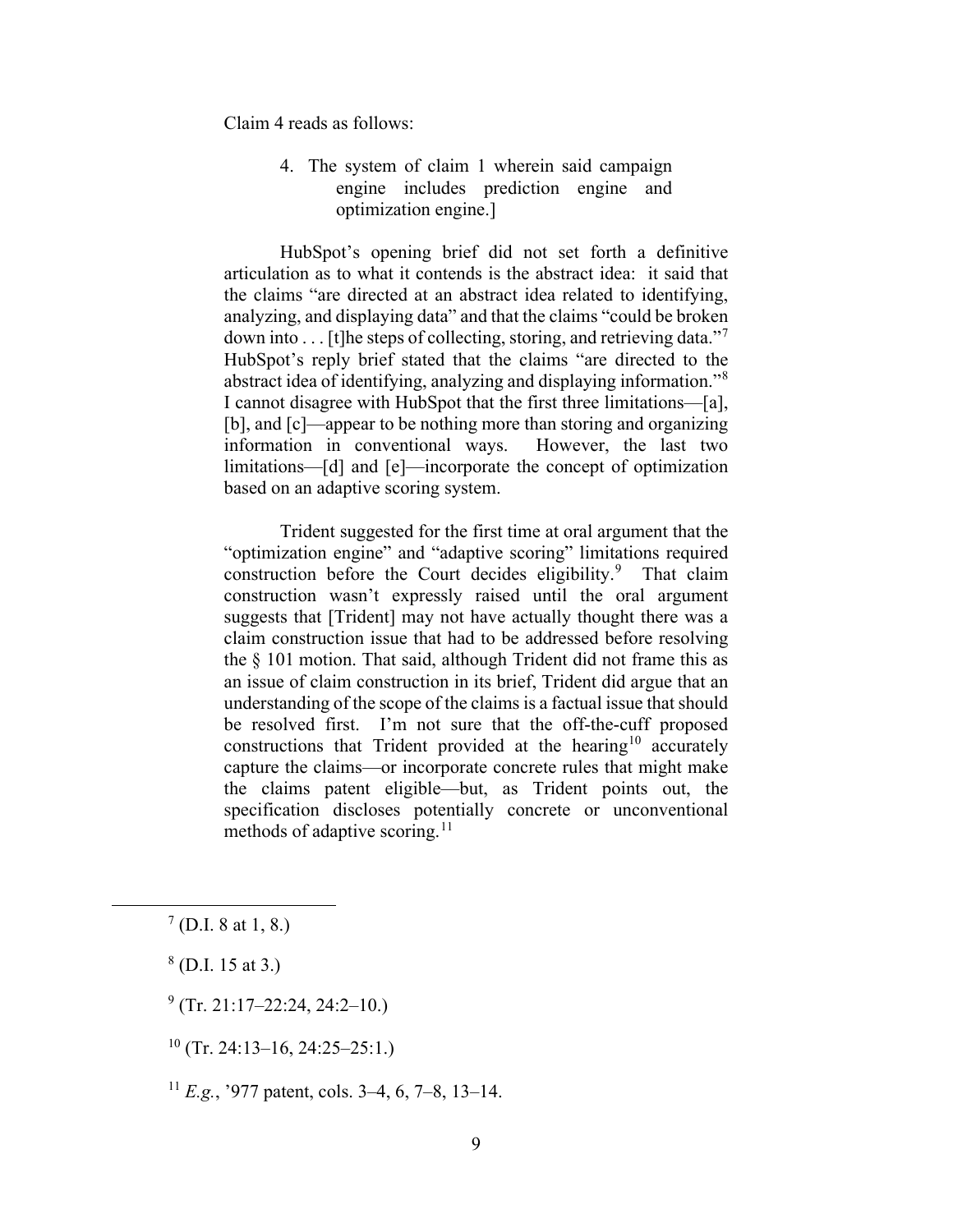Trident correctly points out that on this posture—a motion to dismiss under Rule 12—I must draw all inferences in Trident's favor. And, unless the Court construes the claims, the Court must also draw inferences related to claim construction in Trident's favor.<sup>12</sup> I'm not prepared to construe the claims at this stage of the case and on this record. The record is insufficient here to [adopt even] a preliminary claim construction that would decide this issue, and I draw the reasonable inference that the "optimization engine" and "adaptive scoring" limitations might capture a specific genus of algorithms or types of rules. $13$ 

At this stage of the case, and without the benefit of claim construction, I am not persuaded that HubSpot's articulation of the abstract idea satisfactorily takes into account the optimization and adaptive scoring elements. Rather, I fear that HubSpot may have done what the Federal Circuit has cautioned against: its proposed description of the claims is at too high a level of abstraction and untethered from the language of the claims.<sup>[14](#page-9-2)</sup> Under these circumstances, it is appropriate to deny HubSpot's motion to dismiss. $15$ 

<span id="page-9-1"></span><sup>13</sup> *See McRO*, 837 F.3d at 1313 (claimed software patent eligible when construction demonstrated claimed rules limited to a particular "genus" or type of unconventional rules).

<sup>14</sup> *Id.* at 1313.

<span id="page-9-3"></span><span id="page-9-2"></span><sup>15</sup> Courts in this district regularly deny motions to dismiss based on patent ineligibility under § 101 when the defendant's proffered abstract idea fails to satisfactorily capture the substance of the claims. *See APS Tech., Inc. v. Vertex Downhole, Inc.*, No. 19-1166, 2020 WL 4346700, at \*6 (D. Del. July 29, 2020); *Sunoco Partners Mktg. & Terminals L.P. v. Powder Springs Logistics, LLC*, No. 17-1390, 2019 WL 4466766, at \*10 (D. Del. Sept. 18, 2019), *adopted*, 2020 WL 1527321 (Mar. 31, 2020); *Wildcat Licensing WI LLC v. Faurecia S.A.*, No. 19-839, 2019 WL 7067090, at \*5 (D. Del. Dec. 23, 2019), *adopted*, 2020 WL 95481 (Jan. 8, 2020); *Mod Stack LLC v. Aculab, Inc.*, No. 18-332, 2019 WL 3532185, at \*4 (D. Del. Aug. 2, 2019); *3G Licensing, S.A. v. HTC Corp.*, No. 17-83, 2019 WL 2904670, at \*2 (D. Del. July 5, 2019) ("While it may be possible that claim 1 could be accurately characterized as directed to some abstract idea, all I need to decide [on a motion to dismiss] is that the claim is not directed to the abstract idea articulated by defendant."); *Groove Digital, Inc. v. Jam City, Inc.*, No. 18-1331, 2019 WL 351254, at \*3 (D. Del. Jan. 29, 2019).

<span id="page-9-0"></span><sup>&</sup>lt;sup>12</sup> *Aatrix Software, Inc. v. Green Shades Software, Inc.*, 882 F.3d 1121, 1125 (Fed. Cir. 2018) ("[P]atent eligibility can be determined at the Rule 12(b)(6) stage . . . only when there are no factual allegations that, taken as true, prevent resolving the eligibility question as a matter of law."); *see also Teva Pharms. USA, Inc. v. Sandoz, Inc.*, 574 U.S. 318, 332 (2015) (claim construction may depend on underlying issues of fact).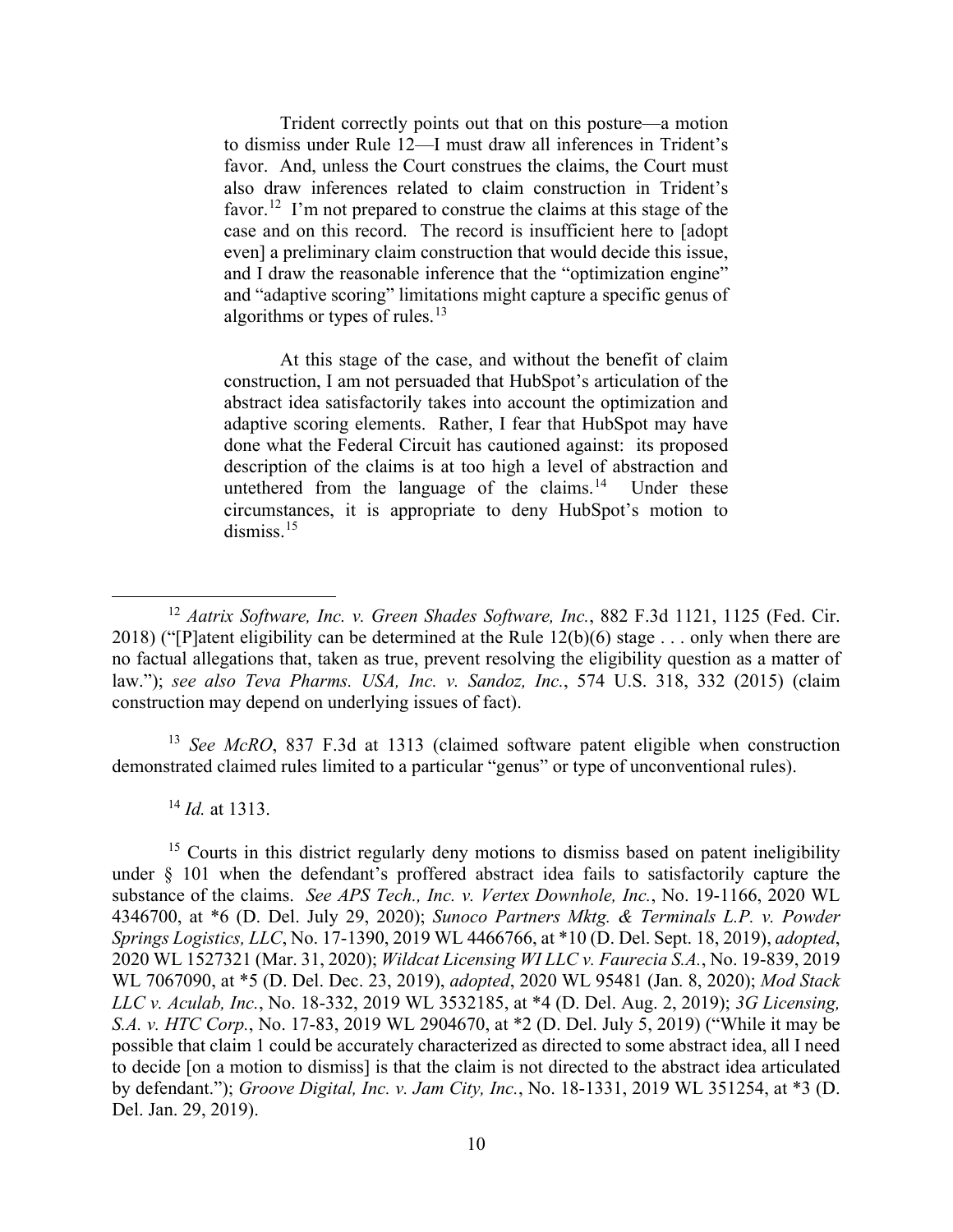That said, I make a couple of observations. Even though the claims describe themselves as "systems," I don't think that anyone here disputes that both the claims and the specification of the '977 patent describe software packages that could run on any generic computer (and perhaps a generic telecommunication infrastructure).<sup>[16](#page-10-0)</sup> Assessing whether software is an abstract idea or a concrete invention is always a particular challenge because, by its nature, software is designed to be executed on a generic computer.

The case law acknowledges that computers can inherently execute numerical tasks faster, with fewer errors, and without continuous human control, but those benefits alone do not make broadly-claimed software ideas patentable. Indeed, it is now clear that claims directed to performing well-known economic practices on a generic computer are not patent eligible.<sup>17</sup> While claims directed to improving the functionality of a computer may not be abstract, $18$  I agree with HubSpot that these claims don't concern improving the functionality of a computer.

But that is not the end of the *Alice* inquiry, because software can be patent eligible because of what it does and how. The *McRO*  case, for example, teaches us that software that automates identified tasks that could be performed manually is patent-eligible if the claim improves the process beyond the generic benefits obtained using a computer.[19](#page-10-3) Here, Trident argues that their claimed software does exactly that: it improves its efficiency over time without human trial and error.

HubSpot points out that the *McRO* case is distinguishable because the claims at issue there involved specific rules. I take its point, and I agree that, to the extent that the claims here are directed to the broad concept of self-improvement or self-optimization of marketing campaigns without any specific rules, they may very well be directed to an abstract idea. Indeed, I don't think anyone here would seriously dispute that, as long as they've been around, marketers have always tried to conserve their efforts and improve their own campaigns. Taking that process out of human hands,

<span id="page-10-0"></span> $16$  '977 patent, 12:18–67.

<span id="page-10-1"></span><sup>17</sup> *Alice*, 573 U.S. at 219 (citing *Bilski v. Kappos*, 561 U.S. 593, 611 (2010)).

<span id="page-10-2"></span><sup>18</sup> *Enfish*, 822 F.3d at 1335.

<span id="page-10-3"></span><sup>19</sup> 837 F.3d at 1312–14.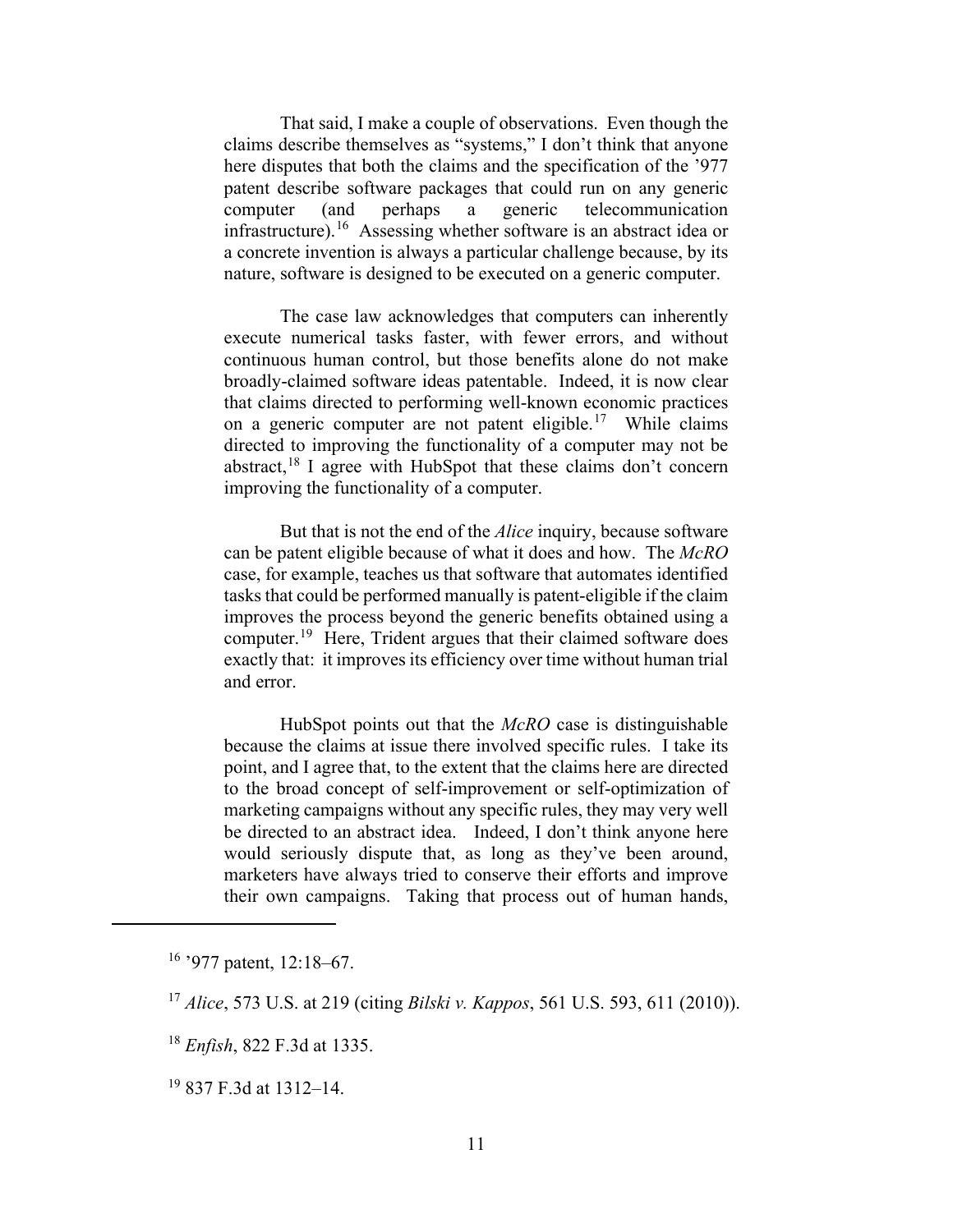without more, would not make the idea of self-improvement concrete. Nor would restricting the concept of self-optimization to the field of digital marketing be enough to render abstract claims non-abstract.[20](#page-11-0) 

Here, however, the limitations directed to optimization may claim something more narrow than the abstract idea of selfimprovement. I think there are three-prongs to the thrust of Trident's argument. The claims require (1) an "optimization engine," (2) the "adaptive scoring" of campaigns or customers, and (3) a "prediction engine" for scoring. The eligibility of the claims may depend on whether the claimed use of each term is a particular genus of rules or a generic description of automated selfimprovement. The answer to that question depends on claim construction, and the Court is not prepared to do that at this stage of the case on this briefing.

In short, I cannot say on this record that the claims of the '977 patent are directed to an abstract idea. HubSpot's motion is therefore denied. HubSpot may reraise its § 101 arguments at a later stage in the case.

Because the Court cannot conclude that the claims of the challenged patent are directed to an abstract idea, the Court does not proceed to *Alice* step two. I do note, however, that the question of whether the claims involve "more than performance of 'wellunderstood, routine,  $[and]$  conventional activities<sup> $m21$  $m21$ </sup> cannot be answered without understanding what the claims cover. And answering the question may also involve assessing disputed issues of fact.[22](#page-11-2) 

Trident disputes that the claims involve nothing more than conventional activities. And the record does not conclusively demonstrate that the claims involve only conventional activities. So even if I were to conclude that all of the claims at issue were directed to an abstract idea, I cannot say on this record that the claims fail at

<span id="page-11-0"></span><sup>&</sup>lt;sup>20</sup> *Alice*, 573 U.S. at 222–23 ("[T]he prohibition against patenting abstract ideas cannot be circumvented by attempting to limit the use of [the idea] to a particular technological environment." (quoting *Bilski*, 561 U.S. at 610–11)).

<sup>21</sup> *Id.* at 225 (quoting *Mayo*, 566 U.S. at 80).

<span id="page-11-2"></span><span id="page-11-1"></span><sup>&</sup>lt;sup>22</sup> *Berkheimer*, 881 F.3d at 1368 (what "is well-understood, routine, and conventional to a skilled artisan" within the meaning of *Alice* "is a question of fact").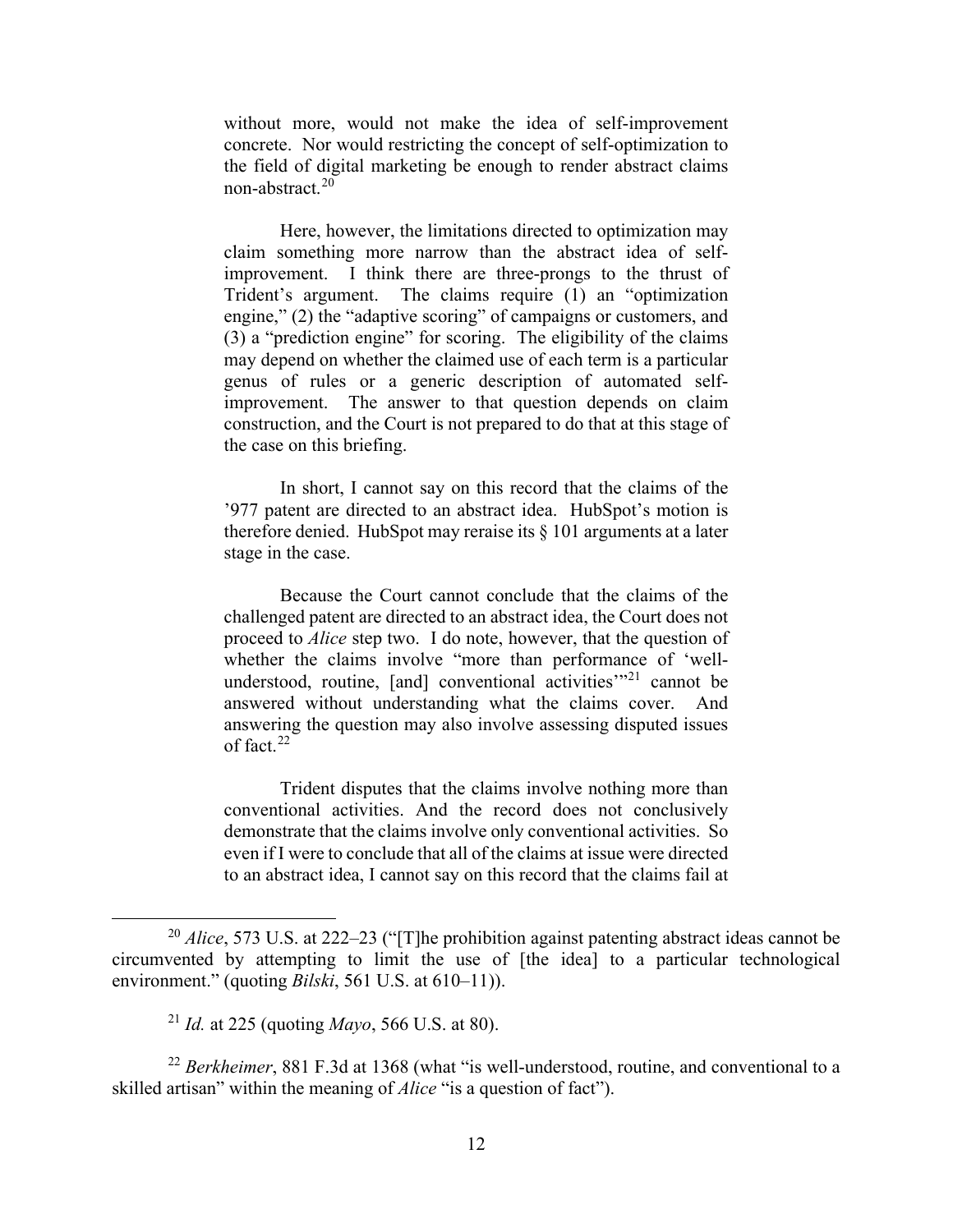step two. Should this be a situation where HubSpot thinks that early claim construction and summary judgment proceedings on the issues of § 101 might be appropriate, it may raise that with the presiding judge.

HubSpot alternatively argues that this case should be dismissed under Rule 12(b)(1) for lack of standing. I disagree. An assignee of the '977 patent would have standing to bring this action.[23](#page-12-0) Moreover, for the purpose of assessing standing at this stage, the Court must accept as true the allegations set forth in the Complaint. Here the Complaint alleges that Trident is the assignee of the '977 patent. The Court must accept that as true at this stage.<sup>[24](#page-12-1)</sup>

The Abstract of Title does raise some questions, but I do not decide whether the facts show that the '977 patent is assigned to Trident. Now is not the time to answer factual questions. Although Trident ultimately bears the burden of demonstrating that it has standing to assert the patent, it does not need to prove any facts on this motion to dismiss.

HubSpot argues that, even accepting Trident is the assignee, it may lack standing because the Abstract of Title shows a grant of a security interest, and HubSpot hypothesizes that the security interest might have interrupted Trident's standing. Even if that were correct in theory, there is only circumstantial evidence that the parties who granted the interest ever had any rights to the '977

<span id="page-12-0"></span><sup>&</sup>lt;sup>23</sup> Unlike the judicially-recognized right of an exclusive patent licensee to sue for infringement, an assignee's right to sue for infringement is created by statute. *Rite-Hite Corp v. Kelley Co.*, 56 F.3d 1538, 1551 (Fed. Cir. 1995) (en banc). Section 281 of Title 35 gives "patentees" the right to sue for infringement, and § 100(d) defines "patentee" to include the original patentee and its successors in title. Sections 154(a)(1) and 261 allow patents to be assigned and make an assignee the successor "patentee" within the meaning of § 281. *See, e.g.*, *Abbott Point of Care Inc. v. Epocal, Inc.*, 666 F.3d 1299, 1302 (Fed. Cir. 2012) ("[A] patentee or successor in title to the patentee may bring an action for patent infringement.").

<span id="page-12-1"></span><sup>24</sup> *See Warth*, 422 U.S. at 501; *Storino* 322 F.3d at 296; *Ortho Pharm. Corp. v. Genetics Inst., Inc.*, 52 F.3d 1026, 1032–33 (Fed. Cir. 1995). There is a conspicuous typographical error in the Complaint, which erroneously identifies the document recorded with the U.S. Patent and Trademark Office at Reel/Frame 044346/0080 on February 4, 2015 as the instrument that grants sole title to Trident. (D.I. 1 ¶ 7.) It appears undisputed that the recorded assignment to Real Living, Inc. (which later changed its name to Trident) is at Reel/Frame 021561/0946 on September 17, 2008. (D.I. 9, Ex. 2; Tr. 18:15–22.) Trident's counsel indicated during oral argument that it would be "happy" to amend the complaint to correct the error. (Tr. 29:14–17.)

The Court is nevertheless obliged at this stage of the proceedings to accept as true Trident's allegation that it is the assignee of the '977 patent.